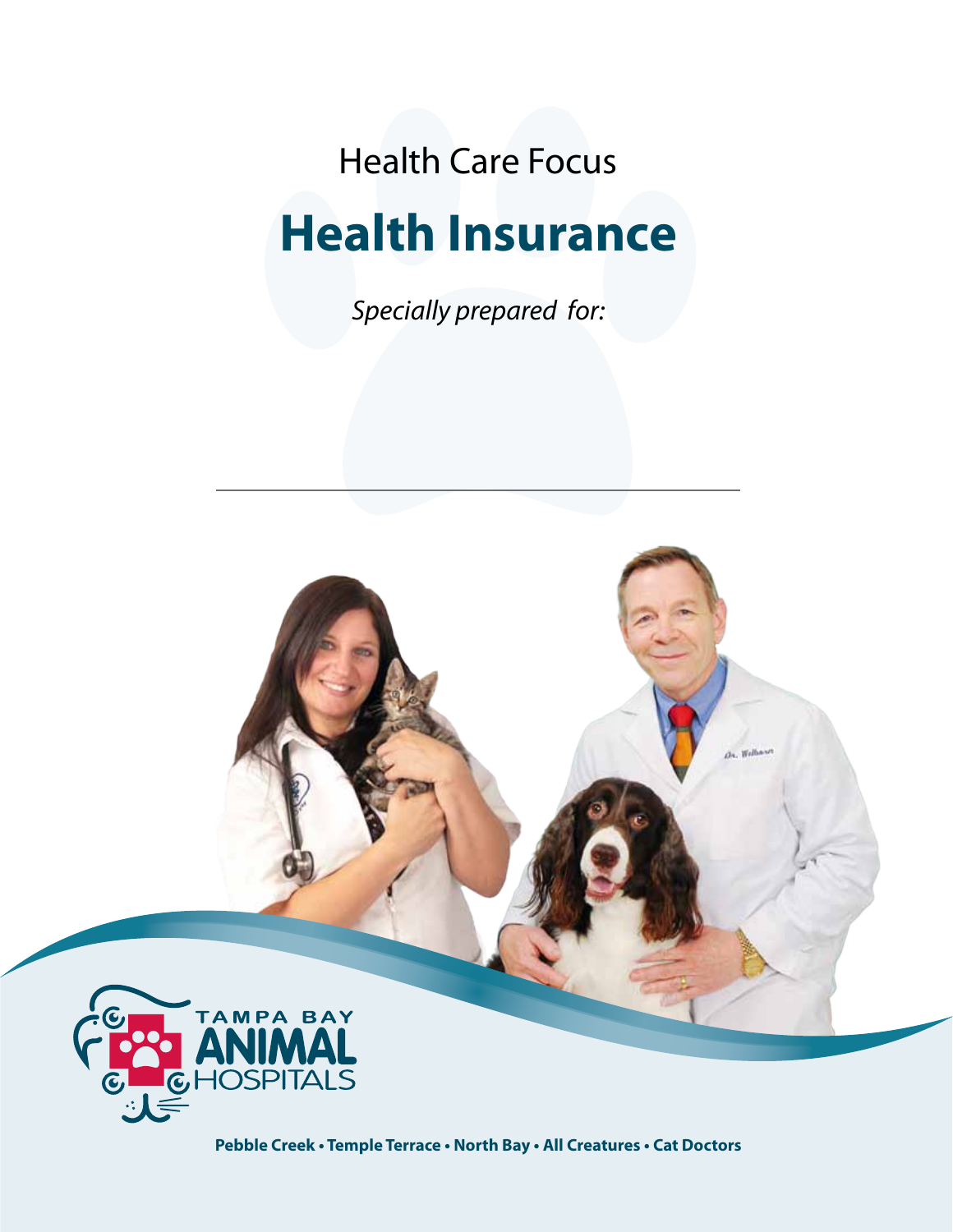Overall, your pet appears to be in good general health based on examination. Please see the examination and health Care report card your vet has supplied for details on any abnormal examination findings. Based on your pet' examination and consultation, the following has been chosen by your veterinarian as you pet's health care focus.

# **Health Insurance**

Your pet deserves the highest quality of care and pet insurance will help you to afford this. With the appropriate insurance, you don't have to worry about the cost of lab tests, surgery, or medications in the event that your pet becomes sick or injured. All you have to focus on is giving your pet the TLC they need to recover!

There are a variety of pet insurance plans available on the market. We would like to help you choose the best option for you and your pet. Based on review of the options available, the Insurance plans that we highly advise at this time are Nationwide's "Whole Pet with Wellness Plan" or Trupanion.

# **Nationwide**

Nationwide's Whole Pet with Wellness Plan is an amazing Insurance plan available for your pet. This plan consists of a monthly payment that varies based on your pet's age and breed. The plan has a \$250 deductible per year then covers **90% of all veterinary care** thereafter.



## **Additional benefits of the Whole Pet with Wellness plan include the following:**

**1. This plan covers preventative care as well as illness and injury.** 

This includes exams, vaccines, flea and heartworm prevention, x-rays, bloodwork, heartworm and intestinal parasite screening, senior health screenings, other diagnostics/testing, medications, prescription foods, surgeries, emergency care, and dental cleanings.

**2. There are no payout limits for the year.** 

Once you meet the \$250 deductible for the year, your pet is covered for the entire year under this plan.

**3. There are no age limits.**

Whether your pet was just born or is 20 years of age, your pet can be covered by this plan.

# **Disadvantages of this plan compared to Trupanion are the following:**

1. You pay for your pet's needed care at the time of services and then are reimbursed by Nationwide approximately 2 weeks after your claim. Trupanion does a pre-approval process where they are able to pay the same day.

However, if needed in event of emergency, there are ways that Nationwide may pay your veterinarian directly so that your pet can receive the care they need even if you don't have the immediate funds.

2. There is no free trial of this plan available at this time.

However, there is a 2 week waiting period from the time a plan is activated to the time it can be used, as compared to 30 days for Trupanion.

# **Trupanion**

Trupanion offers a great insurance plan that covers a selected percentage of Veterinary bills in the case of illness or injury. This is often the care that hasn't been planned or budgeted for.

# **Some added benefits of Trupanion include the following:**

# **1. No deductible**

Instead of having to meet a deductible, Trupanion will cover a pre-selected percentage of the veterinary bill. This percentage is chosen by you at the time of enrollment. Your monthly payment will vary based on what you choose this percentage to be.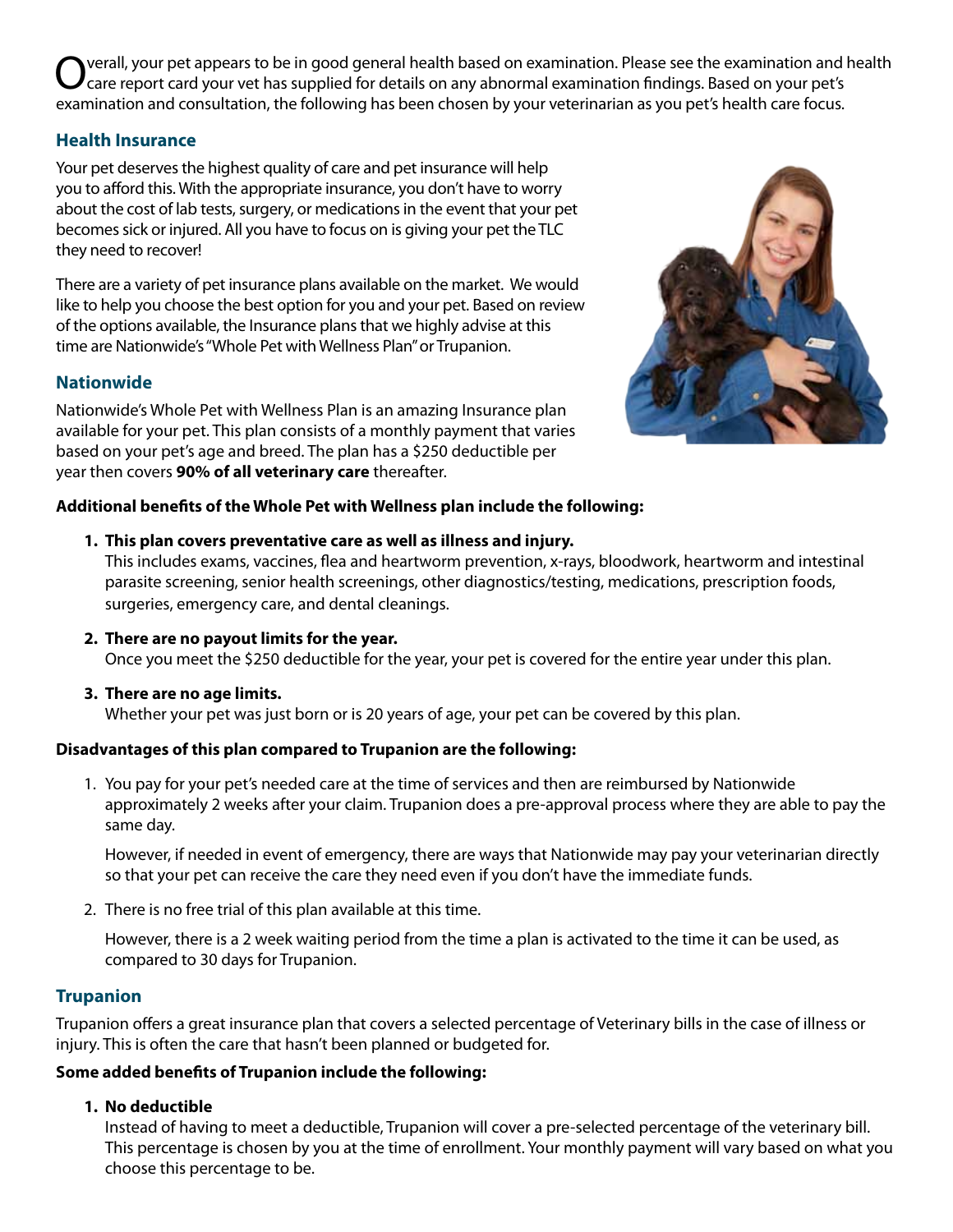## **2. Trupanion will pay the Veterinarian directly through a pre-approval process.**

Most other insurance companies require that you pay the veterinarian at the time of services and then they reimburse you. With Trupanion, you can avoid paying out of pocket for the care covered by your insurance plan.

## **3. Trupanion offers a free 30 day trial if activated within 24 hours of an examination by a Veterinarian.**

### **Disadvantages of this plan compared to Nationwide are the following:**

- 1. Trupanion does not cover preventative care. This means it does not include coverage for vaccines, screening tests such as semi-annual heartworm and fecal parasite testing, senior bloodwork or screening x-rays, flea and heartworm prevention, dental cleanings and other preventative care.
- 2. Trupanion has a 30 day waiting period between the time you activate your plan to the time that it can be used whereas Nationwide has a 2 week waiting period However, if you sign up for a free 30 day trial through your Veterinarian within 24 hours of an exam then this waiting period is waived.
- 3. Trupanion does require that you pay for the examination by a veterinarian before covering the injury or illness under your plan. This is a minor disadvantage but it is important to know that the cost of the exam is NOT part of your insurance coverage.

## **While insurance is best for your pet, not all insurance plans are created equal. The following are some points to consider when choosing an insurance plan for your pet:**

- • Most insurance plans have a monthly payment that you make to cover a premium. The amount of these payments vary based on plan, and sometimes on your pet's age and breed.
- • Most insurance plans have a deductible. Some insurance plans, such as Nationwide, have a set yearly deductible. Other plans have deductibles that vary based on your pet's age and breed. Some insurance plans allow you to choose the amount of your deductible or choose to not have a deductible at all.
- • Some deductibles are on a per problems basis. Some deductibles, such as Nationwide, are on a per year basis.
- • Some insurance plans have limits on how much they will pay out per year, per problem, or per pet. The Trupanion and Nationwide plans do not have any limits on what they will pay out.
- • Most insurance plans require you to pay your veterinarian in full at the time of services and then you are reimbursed in 2-4 weeks. Trupanion has a pre-approval process where they can pay the veterinarian directly so that you only pay your portion due the day of services.
- Some insurance plans, such as Trupanion, have high coverage for illness and injury but no coverage for preventative care. Some plans have coverage for illness, injury, and preventative care but the coverage may be lower or have limits. The Nationwide plan is the only plan to cover 90% of illness, injury, and preventative care.
- Some veterinarians may offer wellness plans. Wellness plans require a monthly payment but are not the same as insurance plans and can only be used at the vet you purchase the plan from. Trupanion and Nationwide insurance plans can be used at any veterinary hospital in the United States and in some countries outside of the U.S.
- **• All health insurance plans exclude conditions that are considered "pre-existing"therefore it is best to obtain health insurance before your pet shows any signs of disease. However, even if your pet has had health problems in the past, there are still many benefits to having health insurance in case additional problems arise in the future. Please contact your veterinarian for additional help in choosing an insurance plan that will be most beneficial for your pet's needs.**